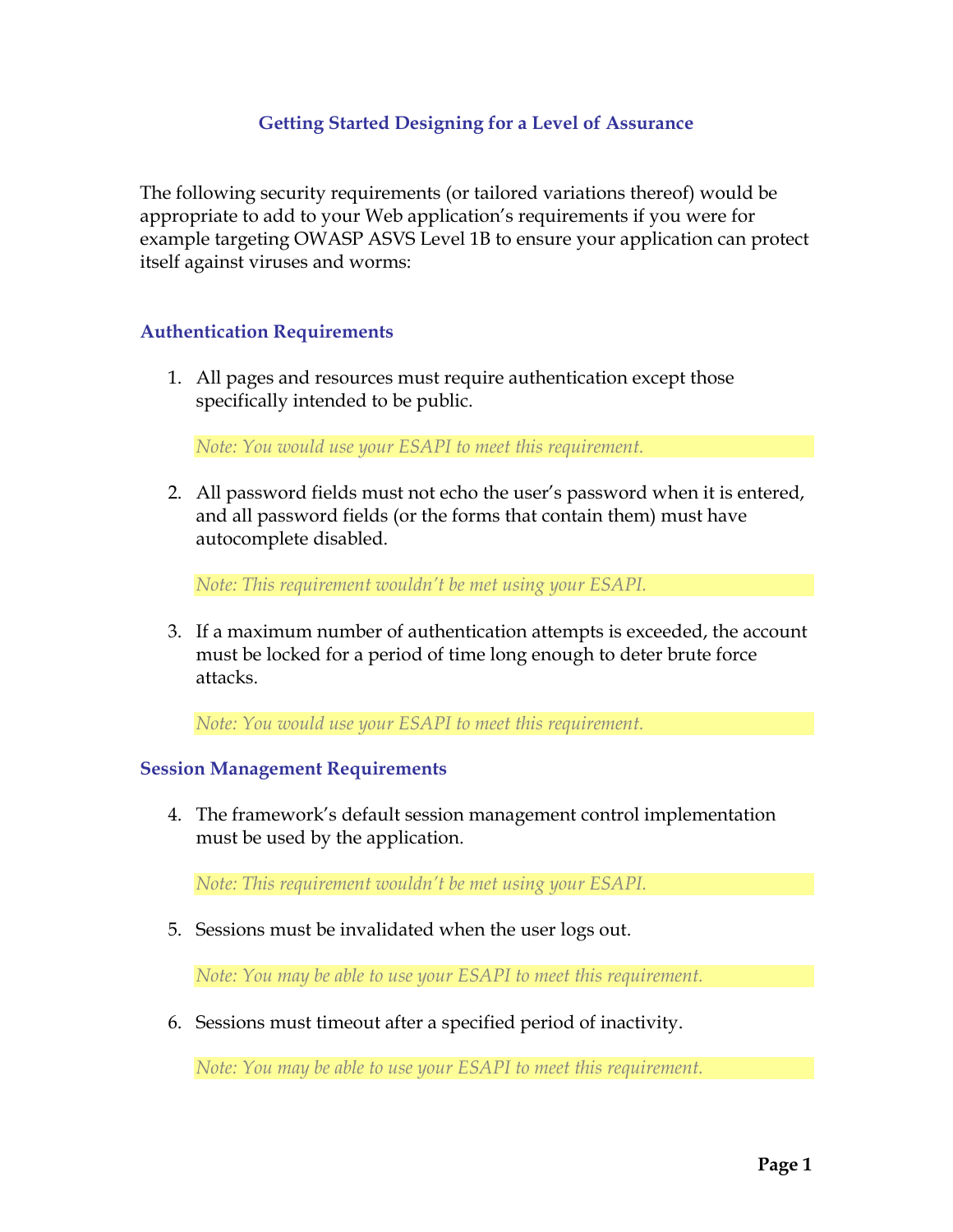7. All pages that require authentication to access them must have logout links.

*Note: You would use your ESAPI to meet this requirement.* 

8. The session ID must never be disclosed other than in cookie headers; particularly in URLs, error messages, or logs; the application must not support URL rewriting of session cookies.

*Note: You may be able to use your ESAPI to meet this requirement.* 

# **Access Control Requirements**

9. Users must only be able to access protected functions for which they possess specific authorization.

*Note: You would use your ESAPI to meet this requirement.* 

10. Users must only be able to access URLs for which they possess specific authorization.

*Note: You would use your ESAPI to meet this requirement.* 

11. Users must only be able to access data files for which they possess specific authorization.

*Note: You would use your ESAPI to meet this requirement.* 

12. Direct object references must be protected, such that only authorized objects are accessible to each user.

*Note: You would use your ESAPI to meet this requirement.* 

13. Directory browsing must be disabled unless deliberately desired.

*Note: You would use your ESAPI to meet this requirement.* 

# **Input Validation Requirements**

14. The runtime environment must not be susceptible to buffer overflows, otherwise security controls prevent buffer overflows must be used.

*Note: You may be able to use your ESAPI to meet this requirement.*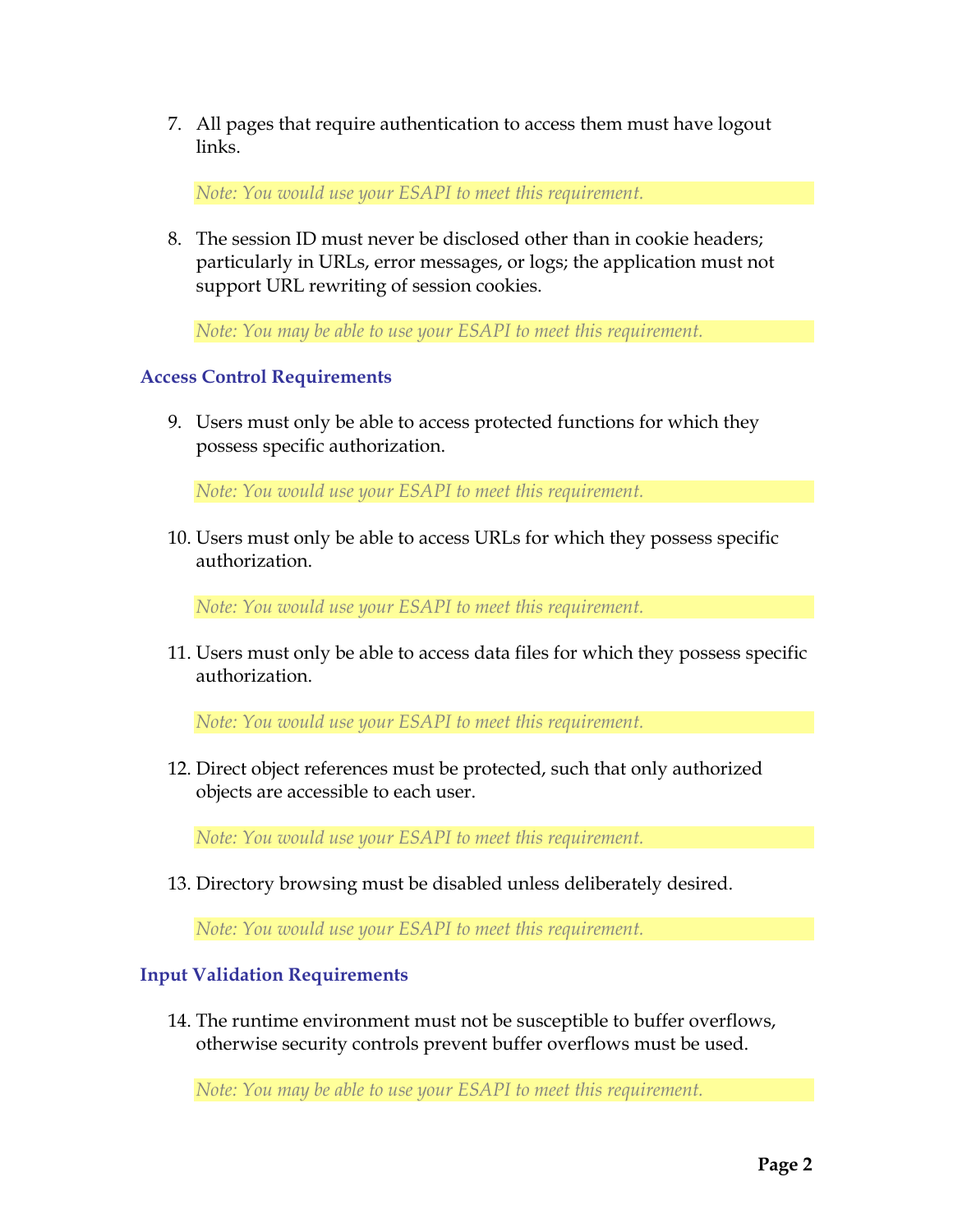15. A positive validation pattern must be defined and applied to all input.

*Note: You would use your ESAPI to meet this requirement.* 

16. All input validation failures must result in input rejection or input sanitization.

*Note: You would use your ESAPI to meet this requirement.* 

### **Output Encoding/Escaping Requirements**

17. All untrusted data that are output to HTML (including HTML elements, HTML attributes, javascript data values, CSS blocks, and URI attributes) must be properly escaped for the applicable context.

*Note: You would use your ESAPI to meet this requirement.* 

### **Error Handling and Logging Requirements**

18. The application must not output error messages or stack traces containing sensitive data that could assist an attacker, including session ID and personal information.

*Note: You would use your ESAPI to meet this requirement.* 

#### **Data Protection Requirements**

19. All forms containing sensitive information must have disabled client side caching, including autocomplete features.

*Note: This requirement wouldn't be met using your ESAPI.* 

### **Communication Security Requirements**

20. A path must be able to be built from a trusted CA to each Transport Layer Security (TLS) server certificate, and each server certificate must be valid.

*Note: You may be able to use your ESAPI to meet this requirement.* 

### **HTTP Security Requirements**

21. Redirects must not include unvalidated data.